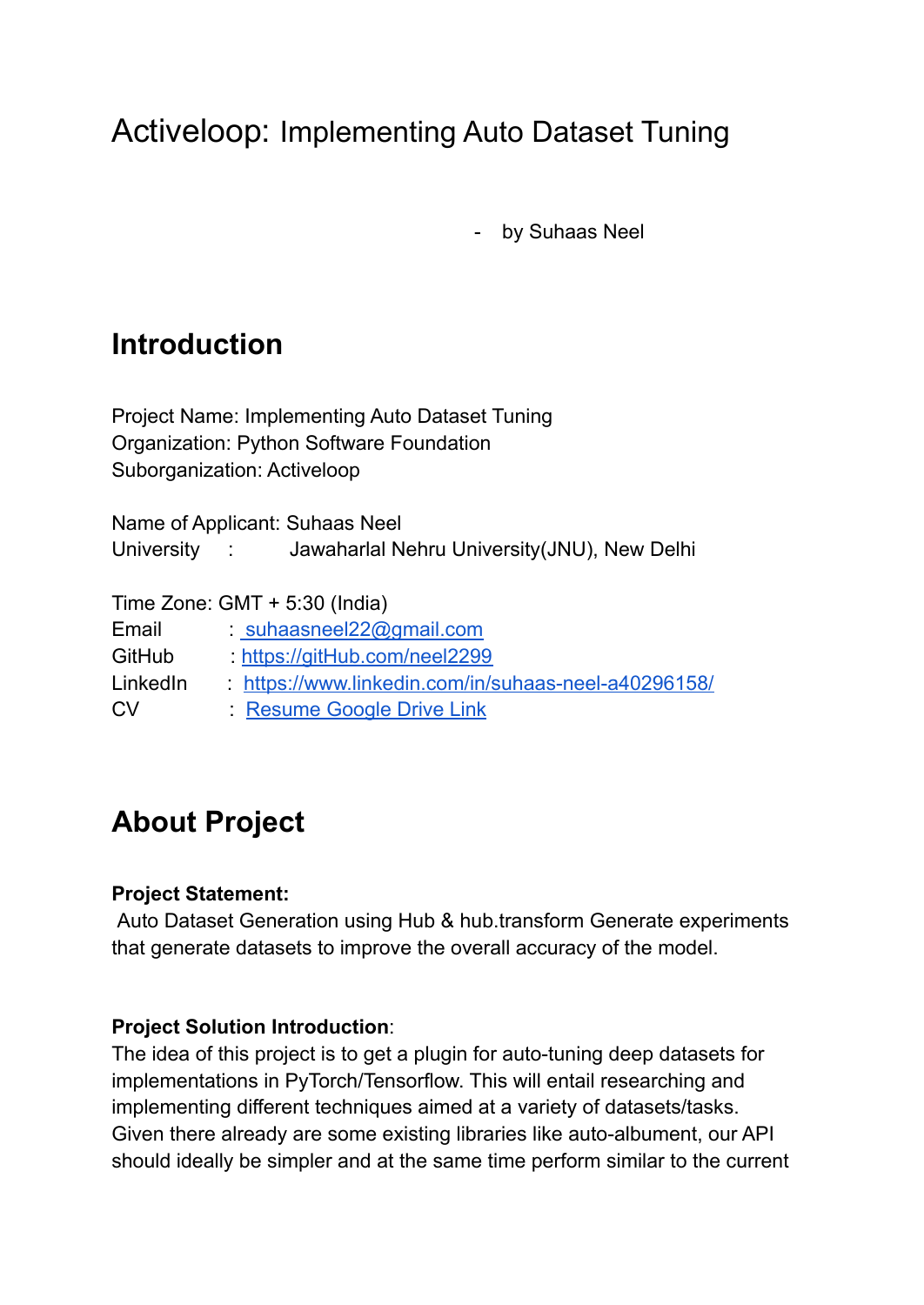SOTA(State of The Art) libraries. Hub is aimed at being a go-to solution for handling large datasets used by giants like Google, and it would be highly appreciated if we could integrate this feature into Hub.

### **Project Solution:**

Repeating mundane tasks in feature engineering is not a very rewarding experience, moreover, if it is something that can rather easily be automated,  $[1]'$  $[1]'$ .

For image datasets, we have the option of getting the augmented data (including things for training. This helps the model generalize much better than before. Apart from giving the option of Augmenting data to the users of Hub, we can also provide an option to automatically generate novel unseen data using Conditional Generative Adversarial Networks (CGAN).

These will be available with hub.transform while we will make a separate API for tuning the hyperparameter (that is the fine-tuning of these transformations) For text and numeric datasets we can follow a variety of methods including word2vec, one-hot encoding Tf-Idf standardizing, normalizing, ranks, capping

# **Solution Approach and timeline:**

### **Community Interaction Period**

- Fine tune the structure of the plugin based mechanism for Hub.transform
- Familiarize myself with hyperparameter tuning of data augmentation techniques for different datasets.
- Interact and work closely with the community, follow the PRs of my seniors in the community. (Doing so is both fun and makes me feel more significant about my place in the Hub project as a whole.)
- Try to test native alternatives to albumentations like torchvision.transforms.
- Read up on various image segmentation techniques and talk to mentor about its utility for Hub.
- Explore alternatives to Conditional Generative Adversarial Networks[[2\]](https://arxiv.org/ftp/arxiv/papers/2006/2006.05132.pdf).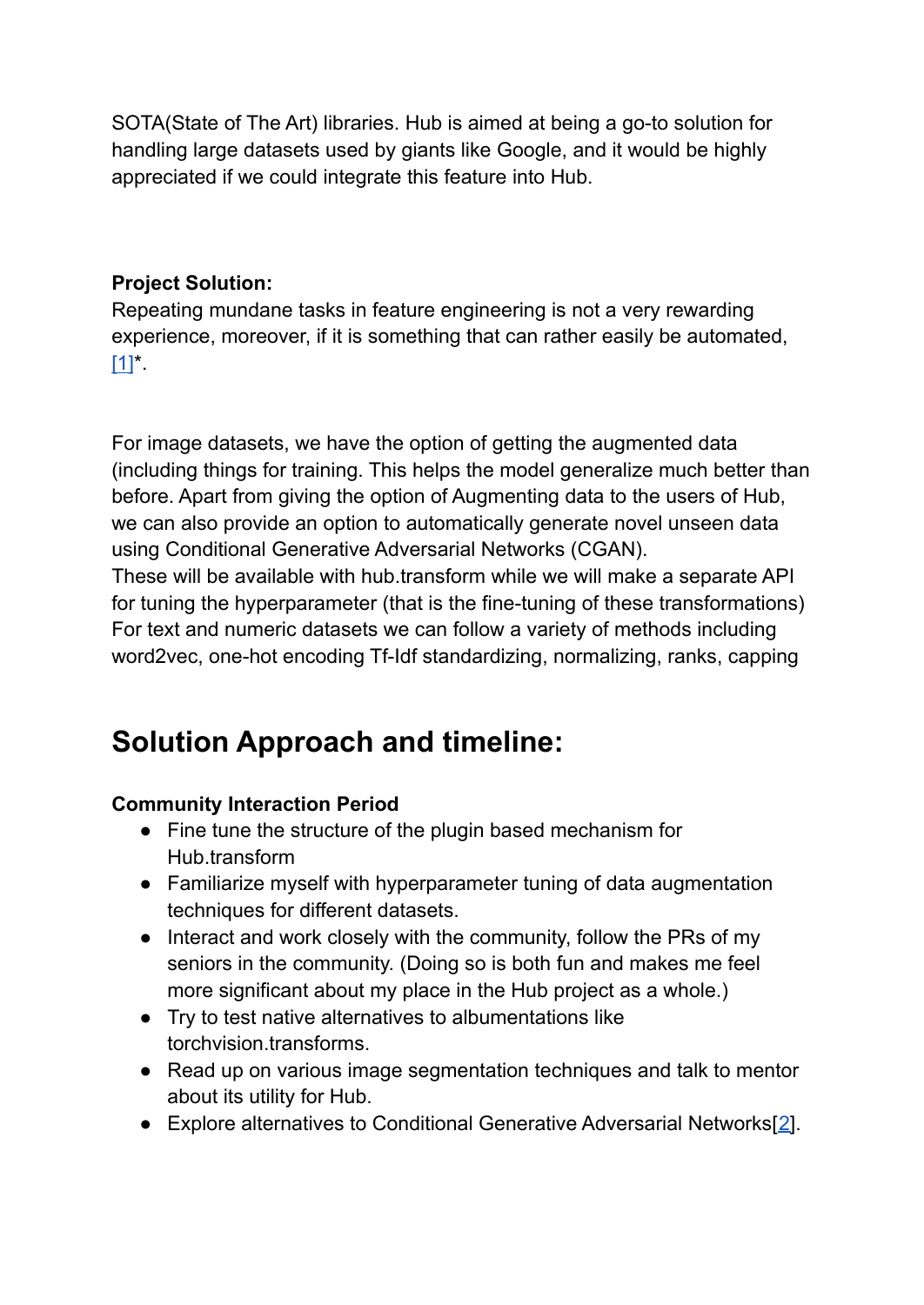- Talk about some implementation details (for example storage implementation for non-contextual and contextual transformations of text data.)
- Talk about Hub's User-base with the mentors.

#### **Week 1 and Week 2**

- Implement image dataset tuning including augmentations with the libraries chosen in the community interaction period.
- Make util files for basic other image transformations like crop, rotation, rescaling the images, shear, etc. Implementing these for Hub will help users do basic image processing tasks on Hub itself.
- Make the documentation and tests

### **Week 3 and Week 4**

- ●
- For tabular data implement features like auto detect categorical and numerical data using data samples to identify feature types.
- Start implementing text data transformations like word2vec, one-hot encoding Tf-Idf etc, and explore contextual embeddings like co-occurrence matrix for purely text data and tabular data seperately.
- For numerical data we can add support for algorithms like standardizing, normalizing, ranks, capping etc. The implementation details for tabular data will be formulated along with the mentor.

### **Week 5**

- Catch up week Complete any documentation and tests that are needed
- Complete any left out features
- Fine Tune the structure and model support (Chat with the mentor as to what model/architecture to use for tuning different dataset transform hyperparameters) of hyperparameter tuning deciding on a separate class hub.tune for example

**Milestone** - Complete the basic plugins for hyperparameter tuning up ahead

#### **Week 6 and Week 7**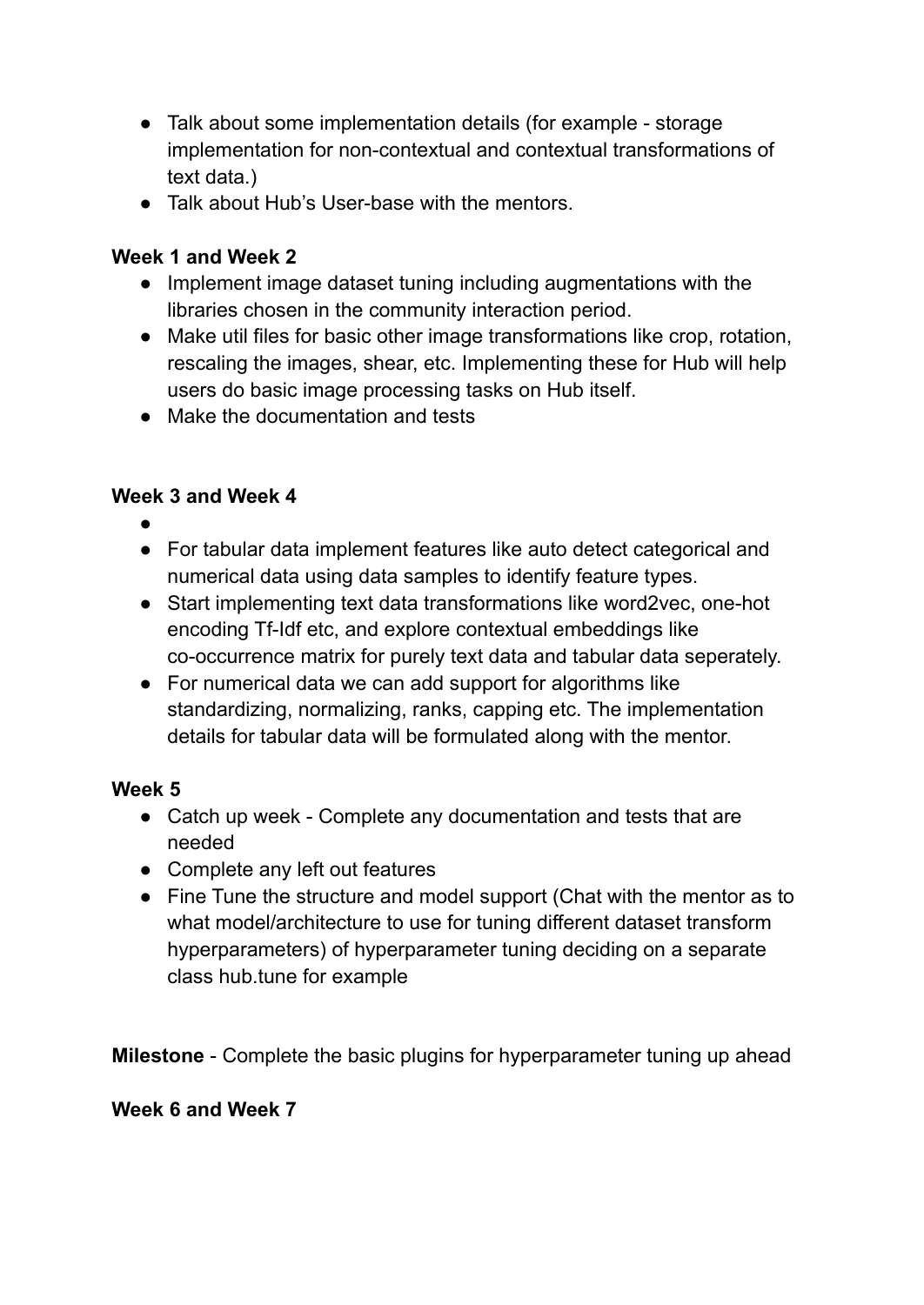- Implement the skeleton of the class and decide how models from different frameworks/libraries fit in using options among GridSearch, RandomSearch and bayesian optimization.
- Build the models for image datasets first and integrate it with the hub.tune class.
- Add a nice-looking output for ranking the strategy.
- Add necessary metrics to test the above

### **Week 8 and Week 9**

- Build models for audio datasets and integrate it.
- Start cleaning up documentation and tests.
- Work on making higher-level Hub APIs
- Include metrics including training loss/accuracy, recall, precision, validation loss, validation accuracy, IoU etc.

### **Week 10**

- Cleanup Week, add tests and documentation.
- Keep the test coverage close to 100%.
- Make the API fully functional by tackling any left-over work from week 6 - week 9

Milestone - Making Hub tune API ready to roll out

#### **Week 11 and Week 12**

- Make the Conditional Generative Adversarial Networks (CGAN). Make it accessible through hub.transform.
- Make a search hyperparameter method for CGANs.
- Implement any new ideas that I get during my time at Hub and implement them from week 11.

**Final Milestone** - The final plugin will include various transformation for images, text and numeric datasets accessible independently through hub.transform. The plugin will also include hub.tune and hyperparameter tuning features along with it.

# **Personal Details and Projects**

## **Personal Details**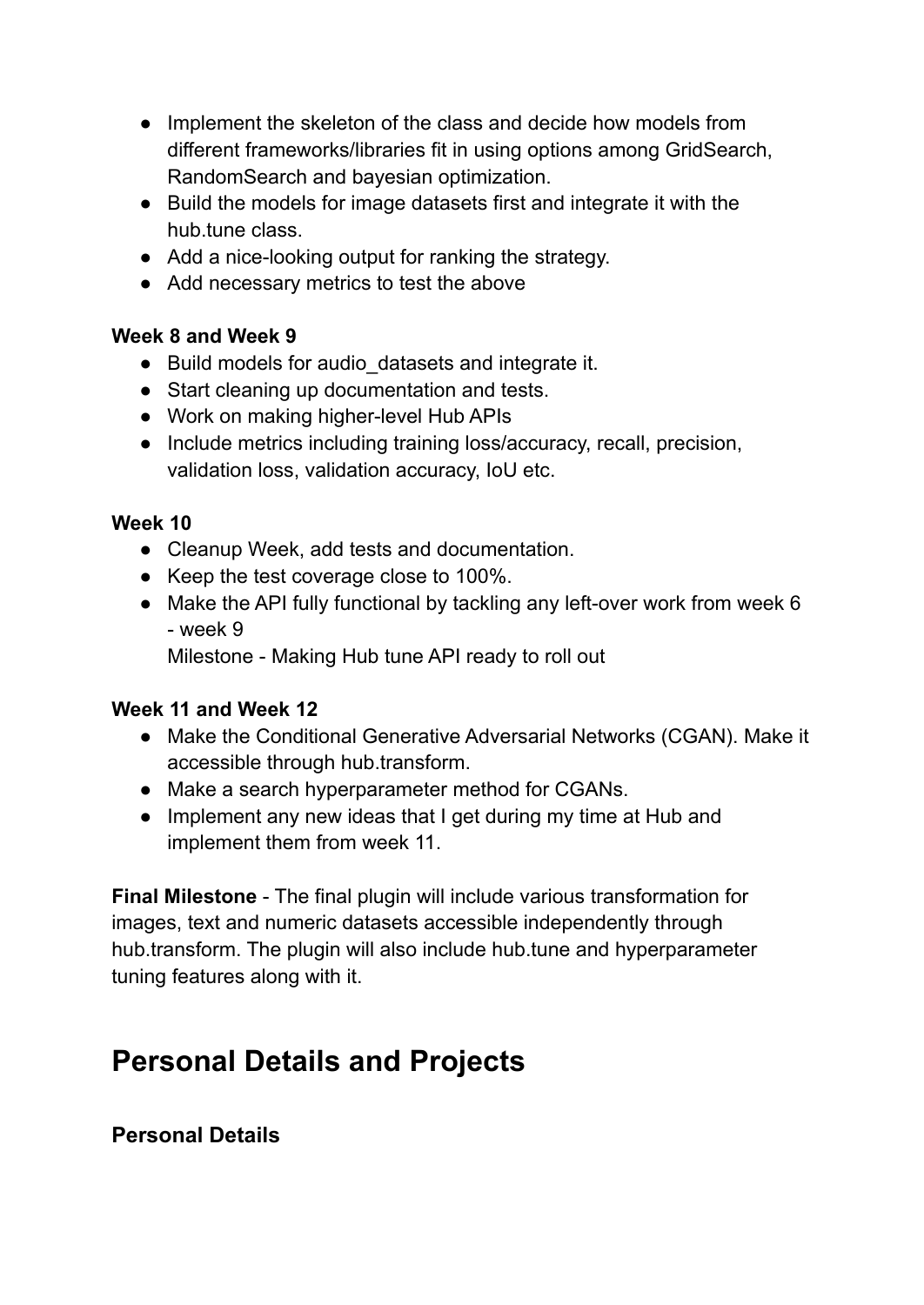I am currently pursuing an integrated (B.Tech+M.S) program at Jawaharlal Nehru University (JNU), New Delhi specializing in Electronics and Communications engineering for my bachelor's and Economics for my master's. Along with this, I am also pursuing a part-time Bachelor's in Data Science from IIT Madras which is something I am focussing more on right now. I will complete my program at JNU before Aug 2024 a semester after I complete my part-time Bachelor's from IIT Madras.

The **programming languages I am most comfortable** are python and C++. I am someone who normally likes to do something only when I feel that it has a chance to generate some impact. So fairly enough, my projects include things that can either establish something or have potential to be useful to somebody or myself.

## **Projects**

I coauthored a research paper with my Mini-Project professor (i10-Index: 56, H index: 30) that explored the relation between Covid-19 and reverse migration and mobility. I was responsible for making plots and data stunts that were needed. I used stuff like **agglomerative clustering and disparity filters** to get the community structure and the backbone structures respectively in the Indian Migration and Mobility networks. I also scraped the Indian railway network data connecting data from a variety of websites to model the mobility network in the first place. This is when I came to love the field of Data Science [[LINK\]](https://github.com/neel2299/Cov_Mig_Paper.git).

**Another project** is when I was curious whether I could simplify my chess journey by **automating** the tedious part of reading chess e-books. That is get the FEN encoding for chess positions so I can straight off run to analyze the position. [[LINK\]](https://github.com/neel2299/Chess_Detector)

- For this I wrote a script to detect chess boards from ebook page images.
- I made a small dataset by gamifying the tagging process and making it simple using pygame (I know I could have used google API to get the image data but then I wanted some data, particularly for e-books so I used my scripts to get it and then tag it ).
- Finally used a model from a kaggle notebook using transfer learning and fine tuned the model to my dataset.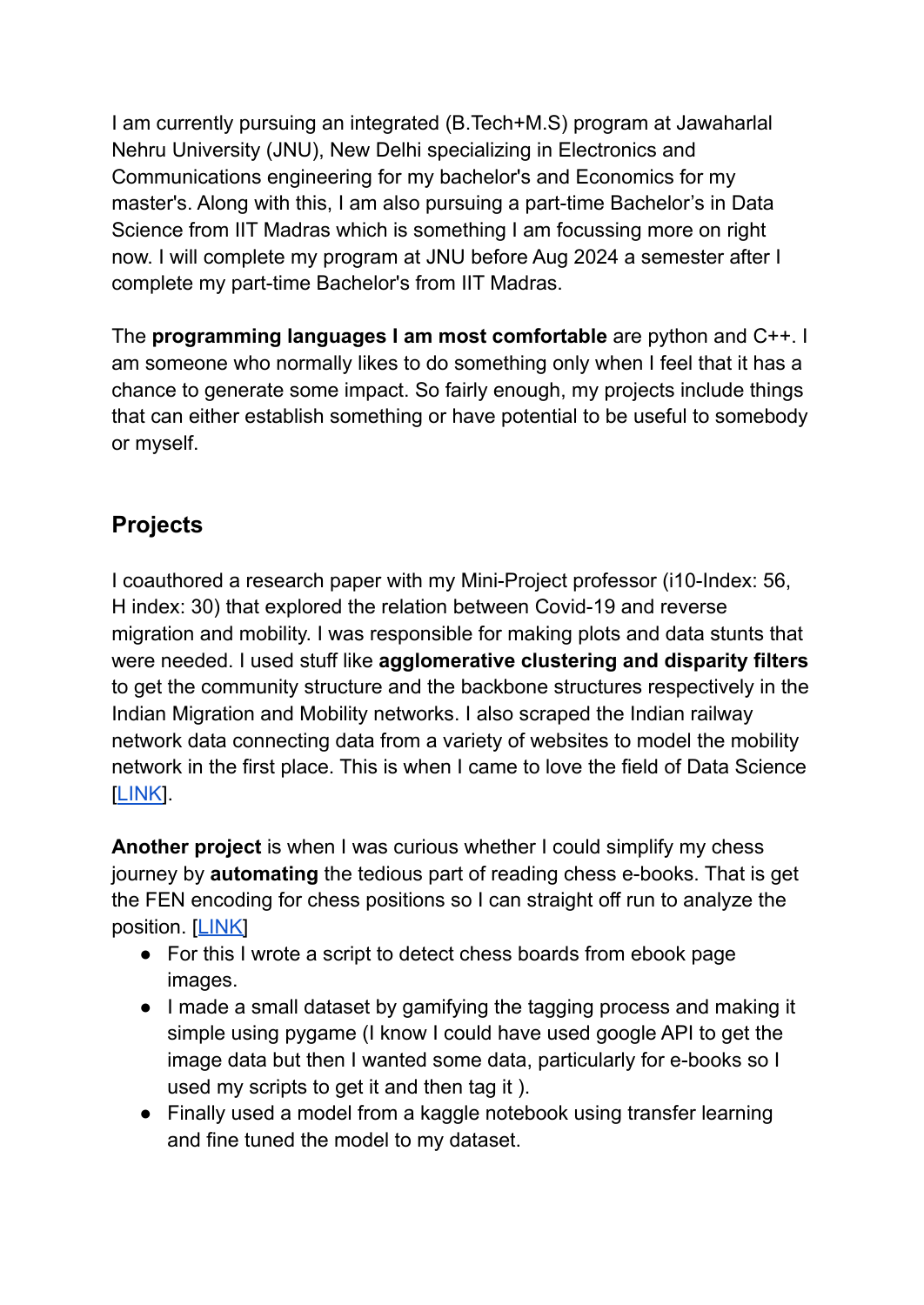#### Finally for something that **others apart from me** used.

I made a discord bot to display player rankings on online sites like chess.com in our club across different time formats. This was really simple but made 2 of the clubs I headed really active. And as you can see I am really passionate about chess.

#### **Further Improvements after GSoC timeline**

I wish to be involved in more issues and features in future. I would hence do my best to complete my own tasks as soon as possible so I can move on to other Issues. And if there is still work left in some other GSoC projects after the timeline, I would love to try my hand at them as well. While writing the proposals, I have become interested in many of these projects and would love to see them unfold or be directly involved.

#### **Why Hub?**

I never imagined I would be applying to get into GSoC this summer. It was only through some random article on "Towards Data Science" medium blog about productionizing your model, that I came across Hub.

I am interested in applications of machine learning and data engineering and my reasons for choosing hub out of other open-source tools in the domain is simply because Hub looked like a comparatively new library where contributions and people are needed to take it forward. I plan to stick with hub and become one of the major contributors.

Finally, to stress on how Hub will help me, after my love of data drew me in, just by going through the documentation and examples given in activeloop/examples, I feel like I know alot of things that I previously didnt. Given it is a platform for datasets, it has the potential to simplify using datasets for machine learning by providing

support for automated dataset exploration. Something like pandas profiling and even more. Even this particular proposal has a lot of potential as in changing the workflow of the average data science team.

In terms of my long-term goals. It will help me well on my way to becoming a data architect :).